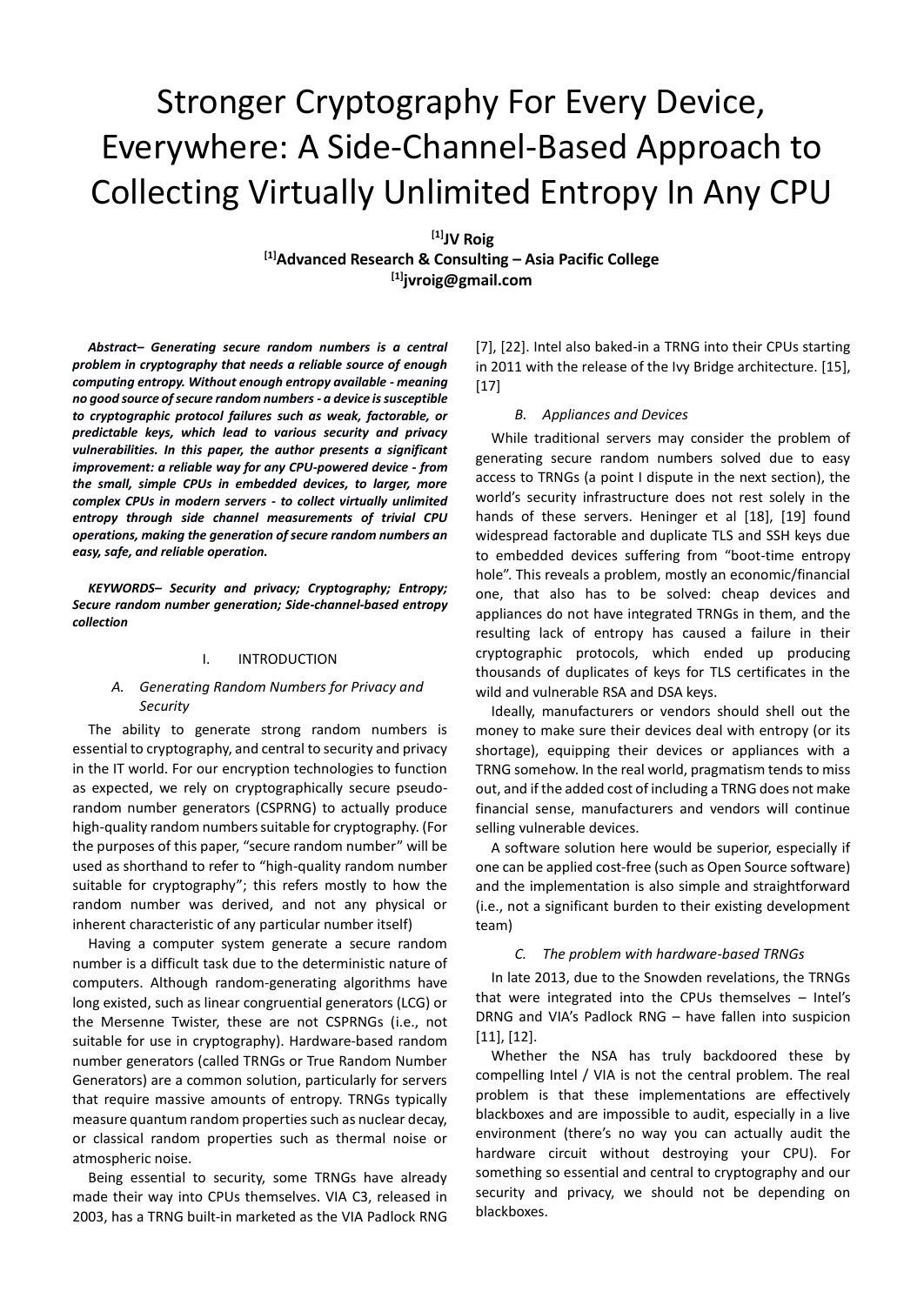Hardware devices also eventually fail. Aside from possibly being open and auditable, an acceptable software solution is superior to TRNGs in this regard, since software does not go bad like hardware does. Hardware random number generators do come with safety and health checks, but this is not a total safeguard – TRNG failure can result in service interruption that lasts until the specific device is replaced, since the computer system relying on it may have no other source of secure random numbers.

#### II. BACKGROUND

# *A. Shortcomings of the Current State of Secure Random Number Generation*

Being essential to cryptography and central to our security and privacy, the generation of secure random numbers was a topic that interested me. Over the Christmas holidays of 2017, I thought about this problem, looked at the existing alternatives, and decided that the current state is severely lacking and needs to be improved. Specifically:

- 1) Reliance on hardware-based TRNGs must end or be mitigated – hardware devices effectively act as blackboxes, are impractical to audit in general, and next to impossible to audit within a live environment. Due to their blackbox nature, they are a natural target for nation-states and their intelligence apparatus. Whether the NSA / China / Russia has or has not backdoored (through trickery or coercion) any TRNG is not the real problem – the problem is that they have been given a target to backdoor due to widespread reliance on hardware random number generators that are next to impossible to audit.
- 2) Current software solutions are lacking software solutions either do not have enough theoretical backing, or are so complex that it makes them impractical to review and audit, and thus prone to suspicion; sometimes, both are true [2], [3], [4], [14]. There is also no solution currently available that is purposely designed as an architecture-andplatform-agnostic heuristic.

#### *B. Timing Variability – the Benchmarker's Bane*

Variability of benchmark runtimes has long been a bane for hardware reviewers, testers, researchers, developers, and most other users that rely on benchmark performance for key decisions (for example, whether a particular code change has actually sped up or slowed down a particular function). When measured with enough precision, benchmark runtimes can vary wildly, and are generally irreproducible. This applies to CPU benchmarks, GPU benchmarks, benchmarks of other hardware (hard disks, SSDs, etc.), and especially to benchmarks that combine many of these components.

This was where I first started to imagine what would end up as the basis of the SideRand prototype – can CPU benchmark variability be used as the basis of entropy collection to generate secure random numbers? This

presents itself as an interesting target for research and testing, since depending on variance of a benchmark runtime means using a side channel measurement, instead of the actual value of any mathematical operation which would be deterministic. If made to work, relying on a side channel measurement of a CPU would go a long way to solve the 2 problems mentioned in the previous section:

- 1) Reliance on hardware TRNG will be removed or mitigated, since everything that has a CPU – from large servers to small embedded devices or appliances – can potentially benefit.
- 2) This type of software solution, being based on a side channel, may survive cryptanalysis, since it does not depend on an algorithm that may produce cyclical output.

#### *C. CPU Variance*

Assuming for now that the timing variability can be made to collect enough entropy to be suitable for cryptography, one obvious shortcoming that needs to be addressed is the "same-CPU" weakness. That is, if one specific CPU (say, an Intel i7-7700K) produces 100,000 different unique runtimes for a specific benchmark (with the variations being measured in nanoseconds), can an attacker produce the same 100,000 unique runtimes (thereby potentially making the proposed side channel-based RNG predictable) if she buys the exact same CPU and runs the exact benchmark? This means a potential fatal weakness would simply be: *"find out potential possible CPUs running in the target's data center, buy these and make a table of potential values"*

Fortunately, the answer here is: CPU performance varies, even between two CPUs of the exact model, family and stepping. Researchers from Lawrence Livermore National Laboratory, for example, published a 2017 paper detailing an empirical survey of the variation in performance and energy efficiency in their clusters of servers [5]. After characterizing the performance and energy efficiency of 4,000 CPUs, they found that no two processors had identical performance characteristics. This variation has not been improving (i.e., not becoming less pronounced) as CPUs become more modern; instead, from Sandy Bridge (2<sup>nd</sup> generation Intel Core architecture) to Ivy Bridge (3rd generation) to Broadwell  $(5<sup>th</sup>$  generation), the variation in performance has increased between processors of the same model, family and stepping. In a nutshell, since no two CPUs perform identically (given enough precision in measurement), relying on a side channel measurement based on benchmark runtime is not trivially exploitable by merely purchasing the same CPU model.

#### III. DESIGN OF SIDERAND

#### *A. Fundamental Design Notes*

I developed SideRand based on the variability of benchmarks. Its design is guided by the principle I call *auditability* – making the code as simple as possible to make auditing very easy. The evolution of SideRand prototypes, from the first attempt (designated as "mark 1" or "mk1"),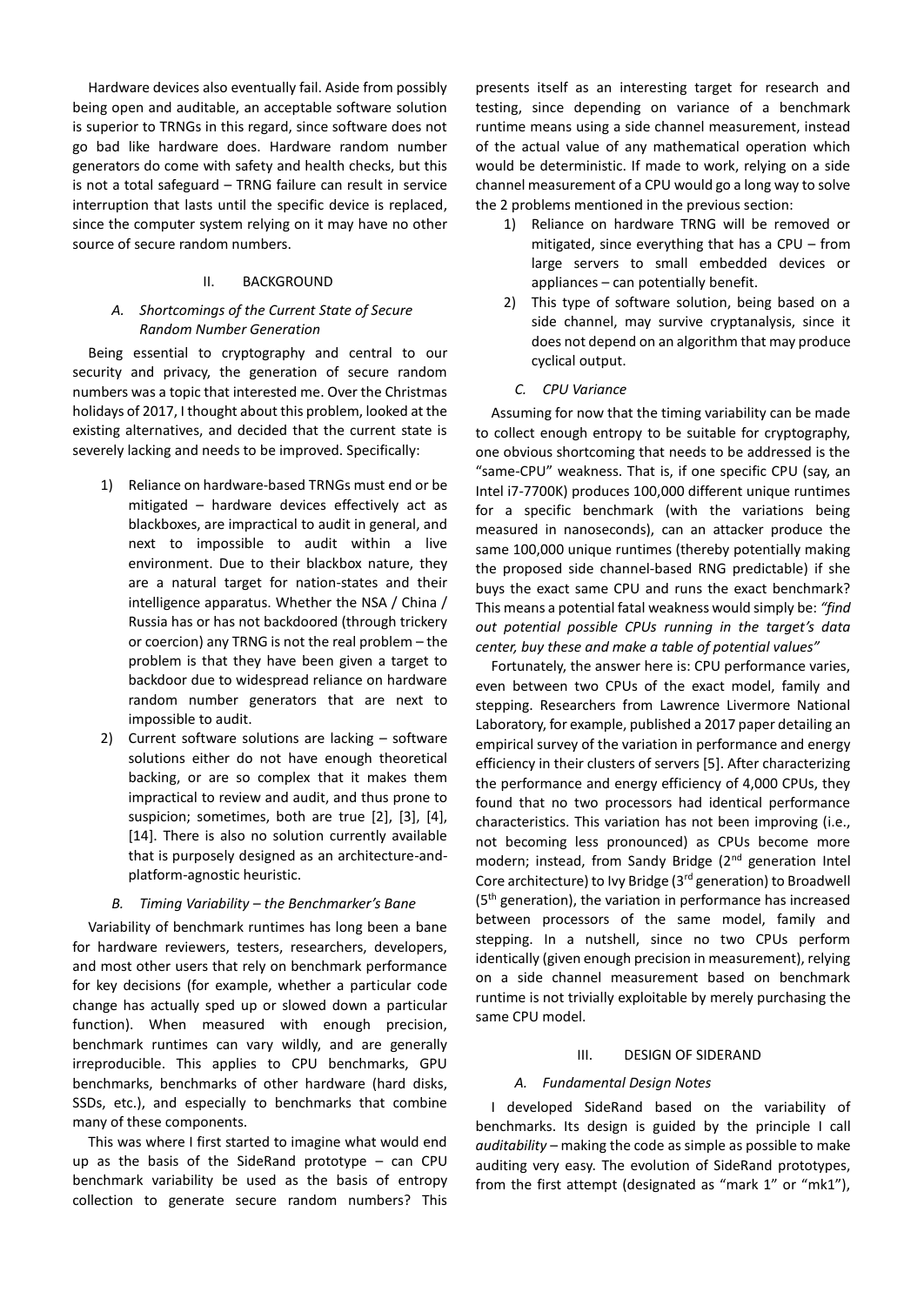until the final prototype version (currently, SideRand mk10), can be reviewed at the author's SideRand site: <http://research.jvroig.com/siderand>. (A full discussion of each step of the evolution, however, is outside the scope of this paper. Notes about the evolution can be found in the SideRand site as supplemental information.) The mk1 to mk10 prototypes were developed in Python 3. This included the essential part of entropy collection (the aggregation of timing information from trivial CPU operations), plus the part that uses the entropy collected to produce actual random bits (a generic hash operation, specifically SHA256).

Once the final Python 3 SideRand prototype proved itself in internal testing, I created a new prototype, this time using the C language to test the theory using a compiled language. This prototype was more widely tested than the Python 3 prototypes. The rest of the paper deals exclusively with the C version of the SideRand prototype and its results on a plethora of different CPU types. This prototype is meant only to test the entropy collection portion (particularly to show that even compiled executables will show enough benchmark variability compared to its interpreted counterpart), and so it only has the entropy collection part, and does not have the hashing component present in the Python 3 prototypes before it.

## *B. SideRand C Prototype*

Two versions of the SideRand prototype were done in C: one using the normal *clock()* timer from *time.h,* and one using the nanosecond-level timer *clock\_gettime()*, also provided by *time.h*. The source code is published below, as Algorithm 1 and Algorithm 2.

## **ALGORITHM 1:** SideRand C – normal *clock()* timer

```
 #include <stdio.h>
   #include <time.h> 
   int main() {
     int i=0;
     int j=0;
     int samples = 256;
     int scale = 5000000;
     int val1 = 2585566630;
     int val2 = 576722363;
    int total = 0;
     double times[samples]; 
    for(i=0; i<samples; i++)
     {
         clock_t begin = clock();
         for(j=0; j<scale; j++) {
             total = val1 + val2; }
         clock_t end = clock();
         double time_spent = (double)(end - begin)CLOCKS_PER_SEC;
         times[i] = time_spent; printf("%f\r\n", times[i]);
     }
     return 0;
}
```
Algorithm 1 shows the source code (<30 line, including headers and bracket lines) of the SideRand C entropy collection version using the normal *clock()* timer. Given my focus on *auditability*, you'll note how simple and straightforward the code is. It's just a loop of a trivial addition operation, which we time repeatedly with a chosen timer (in this specific case, the *clock()* function). We collect the timing information in an array. In total we are getting 256 samples, i.e., 256 timing values. The complete array, with its sequence of timing information, is our collected entropy.

For more modern Linux distributions (Ubuntu and Fedora, for example), *clock()* has microsecond-level precision. For Windows and older, more conservative, enterprise-type Linux distributions (RHEL, CentOS), this has only millisecondlevel precision, and unsuitable for our needs. An improved prototype is shown in Algorithm 2, which uses available nanosecond timer, *clock\_gettime()* instead.

#### **ALGORITHM 2:** SideRand C – nanosecond timer

```
 #include <stdio.h>
   #include <time.h>
   struct timespec timer_start(){
    struct timespec start_time;
     clock_gettime(CLOCK_PROCESS_CPUTIME_ID, 
&start_time);
     return start_time;
   }
   long timer_end(struct timespec start_time){
     struct timespec end_time;
     clock_gettime(CLOCK_PROCESS_CPUTIME_ID, 
&end_time);
   long t_nanos = (end_time.tv_sec - start_time.tv_sec) * 
(long)1e9 + (end_time.tv_nsec - start_time.tv_nsec);
    return t_nanos;
   }
   int main() {
     int i=0;
     int j=0;
     int samples = 256;
     int scale = 5000000;
     int val1 = 2585566630;
     int val2 = 576722363;
    int total = 0;
     long times[samples]; 
     struct timespec t_start;
    long time_spent = 0;
    for(i=0; i<samples; i++)
     {
       t_start = timer_start();
      for(j=0; j<scale; j++)
       {
```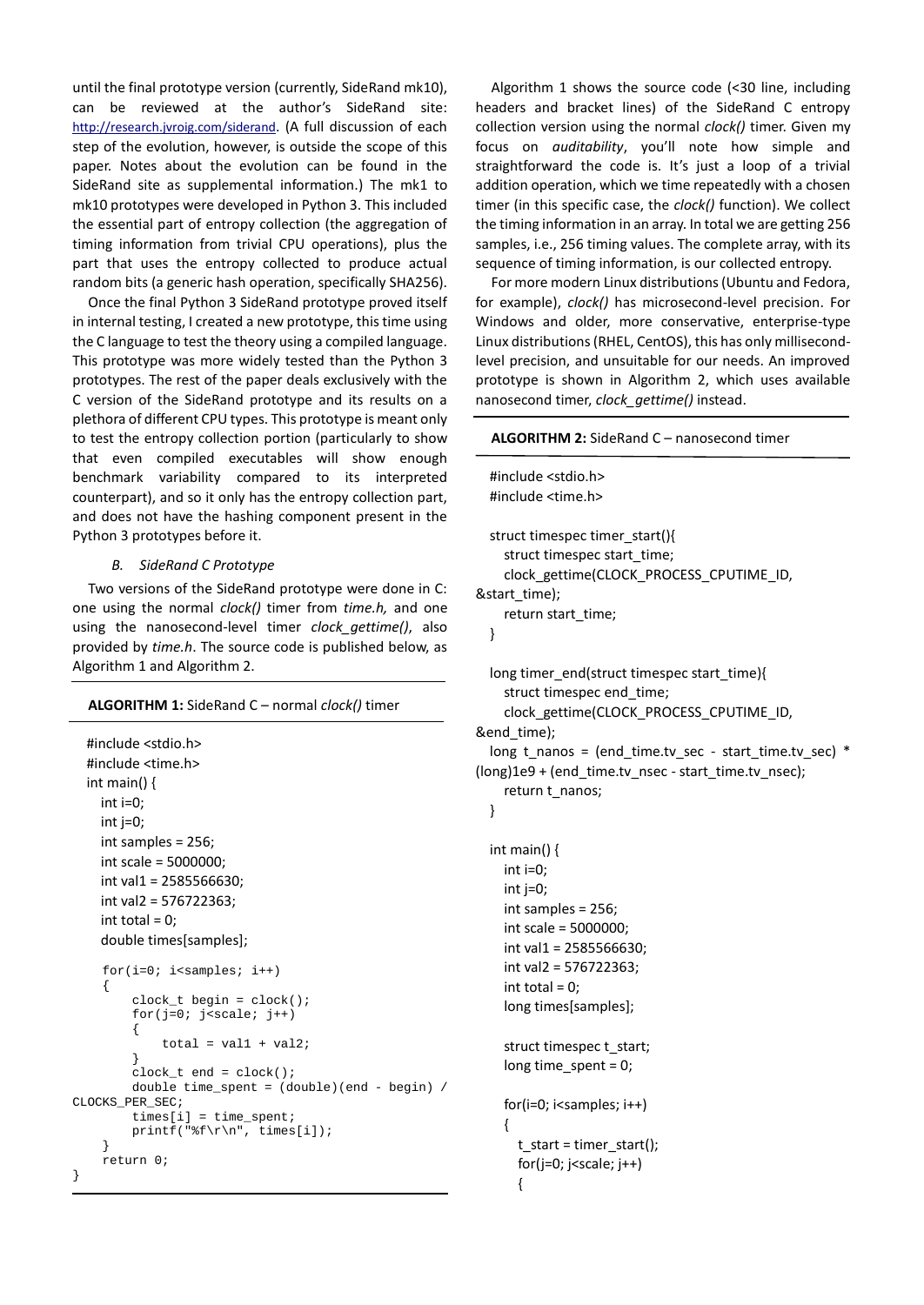```
total = val1 + val2; }
     time_spent = timer_end(t_start);
      times[i] = time_spent;
      printf("%ld\r\n", times[i]);
   }
   return 0;
 }
```
This prototype with the nanosecond-level timer is only trivially longer at 42 line, still including headers, blank lines and bracket lines. The algorithm is essentially unchanged – a trivial addition operation is looped several times, timed using the nanosecond-level timer. The timing info is aggregated into an array, which becomes our collected entropy.

# IV. TESTING AND ENTROPY ANALYSIS

# *A. "The Entropy Source We Deserve, But Not the One We Need Right Now"*

The output of any random number generator cannot be used directly as proof of its suitability as a source for secure random numbers. Fortunately, our cryptographic protocols also do not require that the source is true randomness. Instead, cryptographically secure random number generators merely need to be sufficiently unpredictable and have a ridiculously large key space (set of possible outputs) such that brute-force attacks are infeasible within the applicable threat-model. To paraphrase Gordon in "The Dark Knight (2008)", "*True randomness is the entropy source we deserve, but not the one we need right now.*"

The C prototype was deployed to several machines, and the output (timing information) was collected in CSV files. All tests were triggered with *niceness* set to -20 (i.e., highest priority). These files were then processed in order to find out how many unique timing values were collected, and the exact frequency distribution. Knowing these two things – number of unique values and their frequency - allows us to effectively model the minimum entropy in the system that we are able to collect.

## *B. Key Space*

Several different machines were used to run the SideRand C prototype. The raw results, as well as the tool itself for the reader's own testing or inspection, can be found in the SideRand website linked to in section III. In summary, the key space analysis shows that the runtimes measured can have thousands of unique values, which depend largely on CPU speed, available timer resolution, and the software stack. Using the nanosecond timer boosts unique values to over 100,000 unique values.

With thousands of potential values and with the raw random output (i.e., the value that will be hashed) being a chronological sequence of 256 of these values (i.e., the specific order they were collected in, not sorted in any way), that gives a ridiculous upper limit of ~1,000 ^ 256 (*clock()*  timer) or ~100,000 ^ 256 (*clock\_gettime()* timer). This is the

potential upper bound. It's the stuff that the wild imaginations of a crypto-nerd (such as yours truly) are made of. However, this potential key space will be greatly affected by predictability  $-$  it doesn't matter if there is an unimaginably large set of possible values if, in practice, there are really only a handful of values that appear 99.999% of the time. To determine this, we need to analyze the frequency distribution of the runtime values.

#### *C. Frequency Distribution*

Unique timing values were tabulated according to how often they appeared (frequency), and the % of time they appeared was calculated (number of appearances of a unique value, divided by the total number of timing values collected). All experimental results (raw and processed, in CSV and spreadsheet form) are available in the SideRand website linked to in section III as supplementary information.

In summary, for most modern x86-64 computers, even just the microsecond-level timer resulted in the most frequent (repeating) timing value to occur less than 1% of the time. Using the nanosecond-level timer resulted in this figure going down to less than 0.001%.

The worst case was found, predictably, in smaller, lesscomplex CPUs (particularly, in-order-execution architectures). SideRand C was tested in a Raspberry Pi 3 board (ARM Cortex A53 CPU), and an old Intel "Diamondville" Atom 330 CPU (circa 2008). For the Cortex A53, the microsecond timer resulted in the most frequent value appearing 14% of the time, compared to 17% of the time for the Diamondville Atom CPU. Using the nanosecond timer, the Cortex A53 had the most frequent value appearing 1.29% of the time, compared to only 0.02% of the time for the Diamondville Atom.

# *D. Modeling System Entropy – Minimum Entropy Estimate Based on Most Frequent Value*

Modeling the entropy accurately based on raw timing values and frequency distribution is a challenge that I'll reserve for more enthusiastic statisticians. For now, all we need is to model a conservative minimum entropy estimate – something reasonable that is sure to be lower than what the actual entropy would be. If even that worst-case estimate of the minimum entropy meets our standards, then we don't have to care anymore about what a better, more accurate entropy estimate is.

One way we could model the minimum computational entropy is to simply consider the most frequent value that appears. For example, let's imagine a data set that has a most frequent value (MFV) that appears 20% of the time. We are guaranteed at least 5 possible states of equal probability (*states = 100%/MFV*), since all other values can only be less than or equal to 20%. A minimum of 5 equally possible states means ~2.32 bits of entropy per measurement (*bits = log2(states)*). Since we're stringing along 256 of these measurements, that gives us at least 594 bits of entropy for this theoretical system.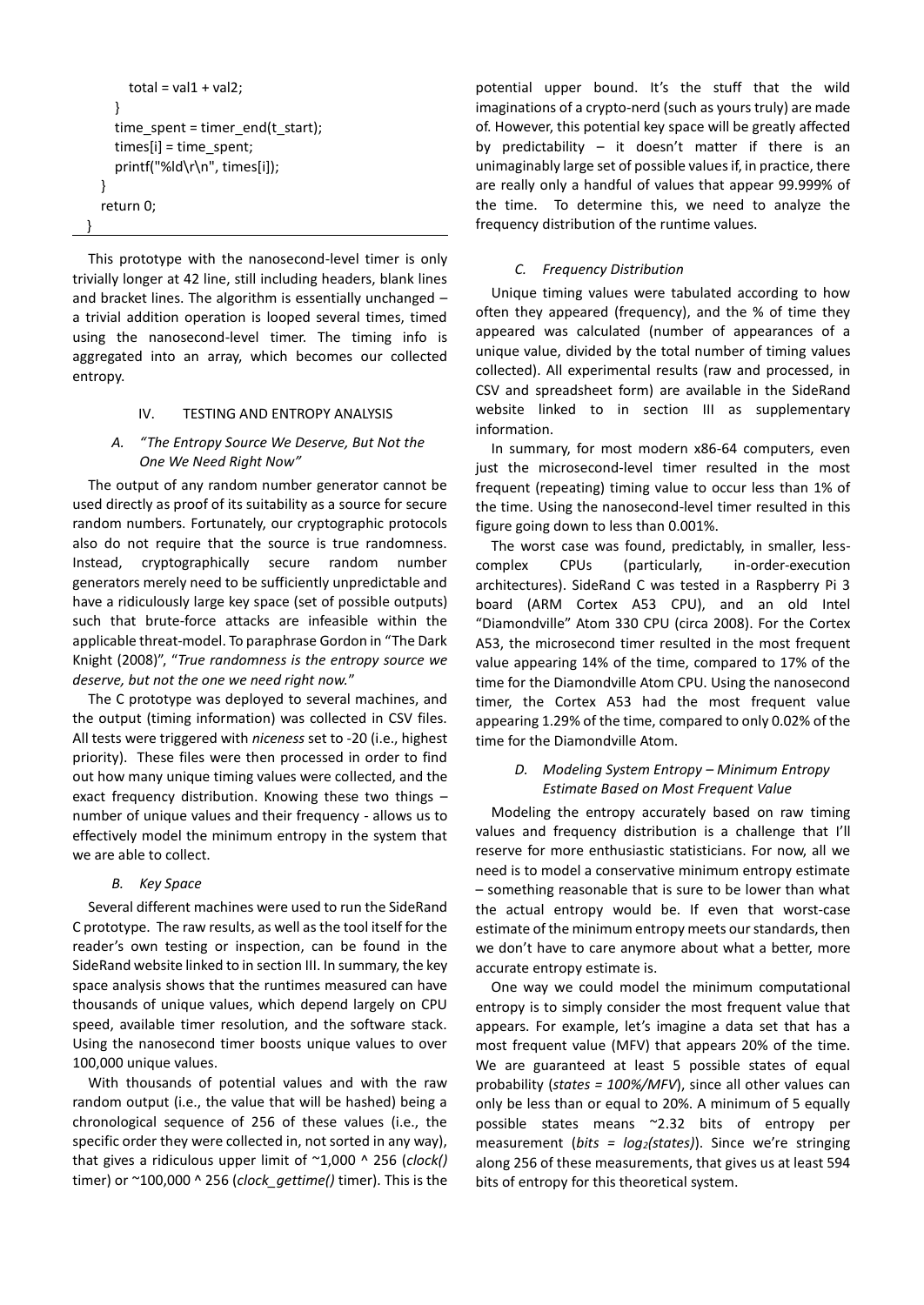| <b>CPU</b>         | Arch | Out-Of-Order<br>Execution | <b>OS</b>           | Timer<br>Precision | <b>MFV</b> | Entropy<br>(bits) | Avg Time<br>(seconds) |
|--------------------|------|---------------------------|---------------------|--------------------|------------|-------------------|-----------------------|
| Cortex A53 (RPi 3) | ARM  | No                        | Raspbian            | Nanosecond         | 1.29154%   | 1,606.34          | $^{\sim}$ 13.00       |
| Cortex A53 (RPi 3) | ARM  | No.                       | Raspbian            | Microsecond        | 14.22320%  | 720.30            | $^{\sim}$ 13.00       |
| Intel Atom 330     | x86  | No                        | Ubuntu 16.04        | Nanosecond         | 0.02388%   | 3,070.23          | $^{\sim}$ 5.70        |
| Intel Atom 330     | x86  | No                        | Ubuntu 16.04        | Microsecond        | 16.83393%  | 656.80            | $^{\sim}5.70$         |
| <b>AMD E350</b>    | x86  | Yes                       | Ubuntu 17.04        | Nanosecond         | 0.00036%   | 4,624.72          | $^{\sim}8.50$         |
| <b>AMD E350</b>    | x86  | <b>Yes</b>                | <b>Ubuntu 17.04</b> | Microsecond        | 0.12555%   | 2,467.21          | $^{\sim}8.50$         |
| Pentium G3260      | x86  | <b>Yes</b>                | CentOS 7.5          | Nanosecond         | 0.06435%   | 2,714.06          | $^{\sim}$ 2.75        |
| Pentium G3260      | x86  | <b>Yes</b>                | CentOS 7.5          | Microsecond        | 7.94430%   | 935.41            | $^{\sim}$ 2.75        |
| i7 7700K           | x86  | <b>Yes</b>                | Fedora 25           | Nanosecond         | 0.00049%   | 4,511.94          | $^{\sim}$ 2.80        |
| i7 7700K           | x86  | Yes                       | Fedora 25           | Microsecond        | 0.15527%   | 2,388.75          | $~^{\sim}$ 2.80       |

Table I. Some selected, representative results of the SideRand benchmarks, showing different classes of CPUs.

For a cryptographically secure seed, the standard to meet is an entropy of at least 256 bits (approximately 1.15x10^77), from which can be derived an unlimited number of keys using deterministic cryptography [8], [9], [10]. 128 bits of entropy was suggested by the IETF in 2005 [13]. To be more conservative, this paper will consider 256 bits as the standard to shoot for.

Experimental data gathered, as described in sections IV-B and IV-C, result in complete overkill. While we need only 256 bits of entropy, most modern x86-64 CPU architectures end up collecting over a thousand bits of entropy in a single run of the SideRand C prototype, even with just the microsecond-level timer. Using the nanosecond-timer, these CPUs collect between 3 to 5 thousand bits of entropy in a single run. Examining the worst cases – the Intel Diamondville Atom and the ARM Cortex A53 CPUs, using only the microsecond-level timer – still gives us well in excess of 650 bits (Diamondville Atom) or 720 bits (Cortex A53) in a single run.

Table I shows a summary of representative results from these experiments. The "CPU" column identifies the specific CPU model. The "Arch" column identifies the architecture of the CPU (either ARM or x86). The "Out-Of-Order Execution" column marks whether the CPU is an out-of-order execution architecture ("Yes") or not. "OS" identifies the OS used in the experiment. The "Timer Precision" column indicates the precision of the timer used. The "MFV" column reports the Most Frequent Value % found – that is, the frequency (in %) of the value that repeated the most (e.g., a 2% MFV means the most frequent value accounted for 2% of the entire data set, and all other values have a  $\leq$ =2% frequency). The "Entropy (bits)" column shows the bits of entropy gathered, based on the MFV, as described earlier in this section. Finally, the "Avg Time (seconds)" column reports the average runtime of SideRand in the given platform.

#### V. WHERE THE VARIANCE COMES FROM

It may be worthwhile at this point to mention why this runtime variance between benchmark runs exists.

Modern CPUs contain millions to billions of transistors – even the ARM Cortex-A9, released over ten years ago (2007), has an estimated 26 million transistors. These transistors that make up a CPU are not perfectly uniform (as truly nothing humans create ever are, when measured with enough precision), and transistor variability has long been something that CPU designers cope with, such as designing for the worst case (guard-banding). Aside from transistor variability itself, there are also systematic variability (caused by manufacturing, with CPU binning as a common coping strategy) and local variability (random dopant fluctuation) [21]. These factors make CPUs unique from each other, even those that come from the same wafer and binned as the exact same model, family and stepping. CPU enthusiasts, especially overclockers, refer to this as the "silicon lottery".

This variation between CPUs that are sold as identical is not getting better (smaller). As the LLNL team found in [5], this variance has only increased with more recent processors (e.g., Broadwell microarchitecture compared to Ivy Bridge microarchitecture). The reason for this is the improvement in dynamic frequency scaling features in most CPUs – whereas these "turbo" features in multi-core architectures used to be very blunt (a fixed frequency if only 1 core is operating, a slightly lower fixed frequency with an additional core operating, etc), current implementations from Intel, AMD and ARM-based processors offer turbo-like features with smarter capabilities that take into account estimated current consumption, estimated power consumption, and processor temperature (respectively, Intel Turbo Boost Technology 2.0, AMD SenseMI / Extended Frequency Range, ARM DVFS technology) [1], [6], [16] .

These variances that stem from the transistor level also affect repeated runs of the same physical CPU. Execution of the same instruction and data won't take the exact same path each time – i.e., each run would not be using the exact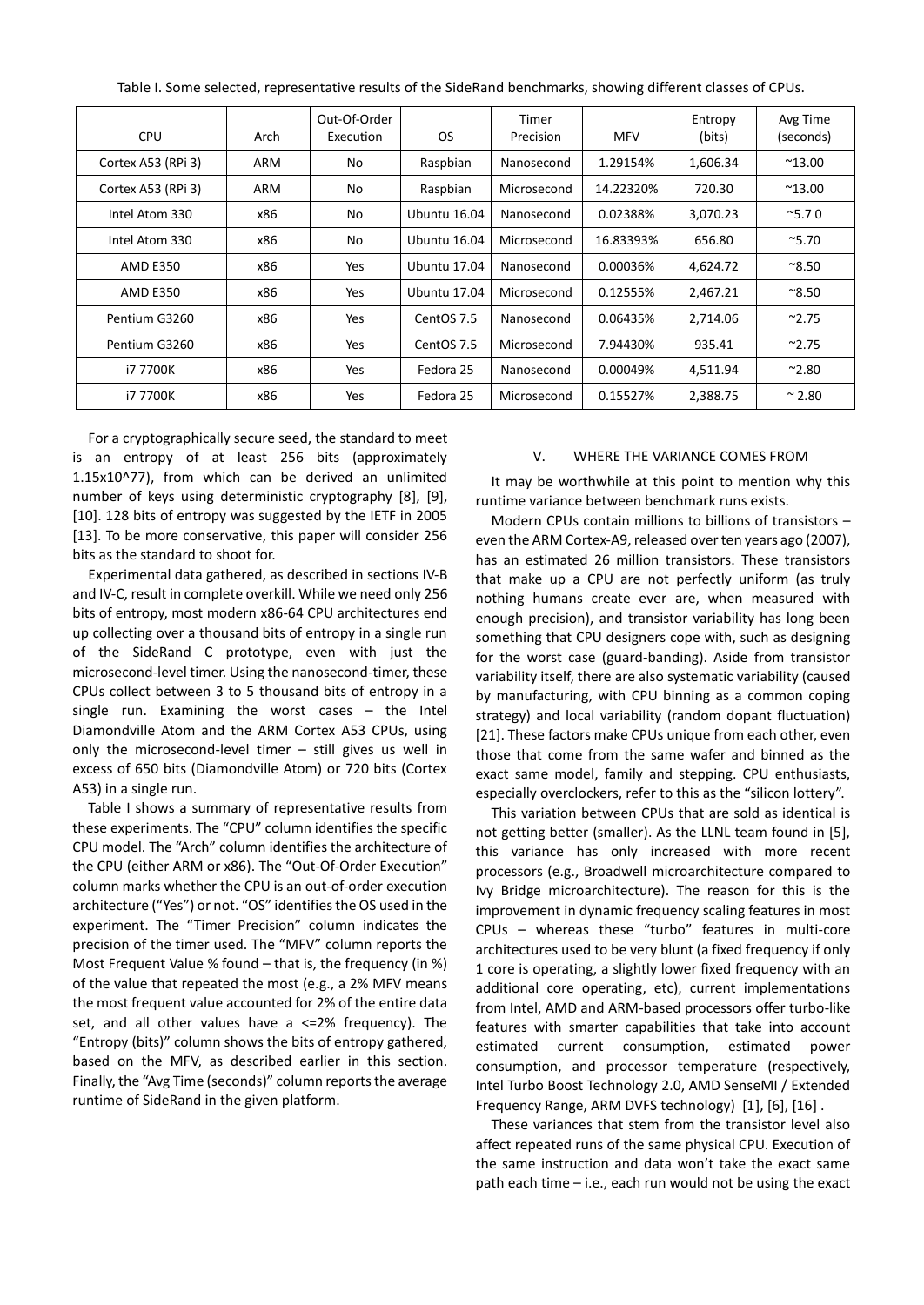same transistors (be they transistors in the CPU registers, cache, or execution units). The physical location of the data, for example, also results in runtime variance due to latency differences – one run, for example, may have the data on physically one end of the cache, whereas the other run may have the same data on the other end of the cache. These variations can be as small as nanoseconds or fractions of nanoseconds.

Aside from the practical, real-world consideration of needing a CPU and platform that offers reasonable timer resolution, the only way that this side channel-based secure random number generation heuristic will fail is when our technology is able to do two magical things:

- 1) Create perfectly uniform transistors.
- 2) Fabricate a complex processor that contains billions of these perfectly uniform transistors without introducing any manufacturing variations (i.e., a perfectly uniform, flawless, manufacturing process)

Additionally, CPUs would have to be designed so that performance is not dynamic (no more temperature, current, voltage, and workload-based dynamic frequency scaling).

Until we reach this level of technology, which does not seem to be on the horizon, and CPUs somehow revert back to having non-dynamic performance scaling features, the proposed side channel-based heuristic is likely to remain a good candidate for ubiquitous secure random number generation across all our CPU-powered devices.

#### VI. POTENTIAL IMPACT, USE CASES AND LIMITATIONS

Primarily, I envision SideRand as an open and auditable way for operating system kernels or hypervisors to seed their RNG. Initial seeding during OS installation or first boot is a problem that still needs solving [10], which has led to the vulnerabilities that Heninger et al have discovered [19]. While SideRand is easily extendable to be a general purpose CSPRNG, I'm not very concerned about that right now; there are already great CSPRNGs around, we just need to solve the problem of initial seeding – creating that first 256-bits of entropy in order for all these CSPRNGs to do their job properly. Being auditable also means that the very core of our cryptographic security – initial seeding and random number generation – is strengthened against potential backdoor attempts by nation-states.

For servers, SideRand can serve as a replacement for TRNGs. This greatly improves auditability, as SideRand is easily auditable (in its current implementations, around 40 lines of code), whereas TRNGs are impossible to audit in live environments. This will also serve to improve reliability. Hardware eventually fails, even known good hardware, whereas known good software does not, and software is far easier to patch in live environments compared to swapping out hardware in case of eventually discovered defects or needed tuning.

One run of SideRand can replace or complement the entropy collector and random seeder in servers, devices and appliances that would otherwise have poor entropy, solving the problems encountered by Heninger et al [19]. A single

run of SideRand can produce a key, from which an unlimited number of keys can then be derived using standard deterministic cryptography, such as using the SideRandproduced key as the nonce or initialization vector to a block cipher in counter mode (e.g. AES-256-CTR) [9].

Headless or embedded devices that previously suffer from "boot-time entropy-hole" can run SideRand during boot for a few seconds to produce the needed strong key, and from there generate secure random numbers using traditional cryptography, such as the aforementioned construction of a secure block cipher in counter mode.

Since target devices may range from large servers to small devices with micro-controllers like Arduino or RaspberryPi, tuning issues will matter. All experimental results shown in this paper are overkill – from 2.5x to 18x more than the 256 bits of entropy needed. This means tuning for SideRand to run faster without sacrificing security is feasible by making the SideRand algorithm collect less samples.

Platforms that have lower timer resolution than microseconds (milliseconds and higher) have not been tested. These platforms may not be able to collect enough entropy through the SideRand heuristic within a practical time. These sorts of platforms should be extremely rare though – even Arduino devices have microsecond-level timers.

#### VII. CONCLUSION

I presented SideRand, a heuristic and prototype for generating secure random numbers based on the inherent variability of benchmark runtimes, with its worst-case entropy estimate shown to far exceed the required entropy in order to be considered cryptographically secure. Experimental data from various platforms (different CPU architectures, operating systems, and timer precisions) have shown that the heuristic works to provide strong cryptography to practically all types of devices, from small, embedded systems to large servers. Effectively, this closes the boot time entropy-hole found by Heninger et al [18], [19]. The simplicity of the entropy gathering code serves to deter nation-state actors from backdooring OS RNG seeding.

#### ACKNOWLEDGMENTS

Thanks to Peter Bright (Technology Editor at Ars Technica) for suggestions that made this research much better: Testing on in-order-execution architectures and maximizing process priority. Both items ensure most sources of jitter are controlled for, and provide a clearer picture of the reliability of this side channel as a strong randomness source.

## **REFERENCES**

- [1] AMD. AMD SenseMI Technology. Retrieved from <https://www.amd.com/en/technologies/sense-mi>
- [2] André Seznec and Nicolas Sendrier. 2002. HArdware Volatile Entropy Gathering and Expansion: generating unpredictable random number at user level. [Research Report] RR-4592, IN-RIA.
- [3] Andre Seznec and Nicolas Sendrier. 2003. HAVEGE: A User-Level Software Heuristicfor Generating Empirically Strong